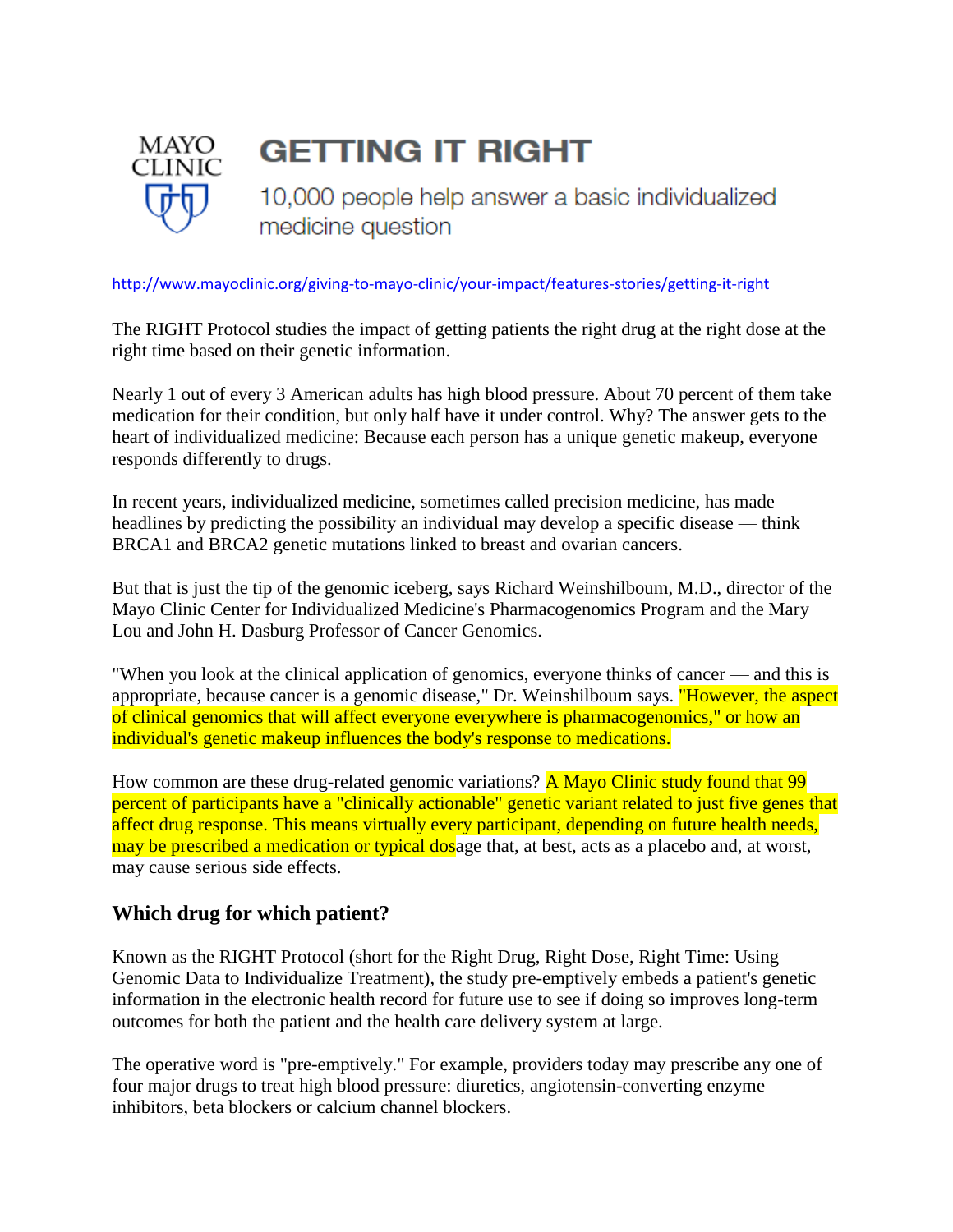"But which drug for which patient?" Dr. Weinshilboum asks. "What we find in high blood pressure is that there's this constant churning in the system before a patient finds the right drug and dose. If we knew at the very beginning who is going to respond to which drug, that would have major financial and health care implications."

In the RIGHT Protocol's initial phase, researchers from the Center for Individualized Medicine sequenced DNA from more than 1,000 Mayo Clinic Biobank participants who also receive primary care at Mayo Clinic. They screened for variants in 84 genes known to influence drug response and embedded information for five genes known to have clinical utility in each patient's electronic health record.

Clinicians treating patients in the study can act on this information with the help of a pharmacogenomic "drug-gene pair" alert system developed by the Mayo Clinic Pharmacogenomics Task Force in partnership with Mayo's Office of Information Knowledge Management. If the clinician prescribes one of 17 drugs — including some blood thinners, antidepressants, cancer therapies and pain medications, among others — the system automatically searches the electronic health record for the patient's genetic information. If it finds an actionable variant, the system displays an alert recommending the clinician consider changing the dosage or drug due to the likelihood of toxicity or lack of drug effect.

"We are really pioneers here," says Suzette J. Bielinski, Ph.D., a genetic epidemiologist and principal investigator of the RIGHT Protocol.

"Until now, pharmacogenomics has been isolated to specialty clinics — HIV, oncology and transplant to name a few. Specialists in these areas deal with therapies on a daily basis that have severe, sometimes deadly side effects, so patients almost always undergo genetic testing before taking the drug. We call this genotyping by indication.

"But in the RIGHT Protocol, what we want to know is how does pre-emptively genotyping patients regardless of their health status impact routine care and what hurdles exist that affect implementation."

## **Big picture, bigger sample size**

Having developed and tested its systems with the initial 1,000 study participants, researchers are expanding the RIGHT Protocol to 10,000 Mayo Clinic Biobank participants. A sample size of this magnitude will help researchers answer the ultimate, big-picture question: "Does any of this make a difference?"

The Mayo Clinic Robert D. and Patricia E. Kern Center for the Science of Health Care Delivery is partnering with the Center for Individualized Medicine to help answer that question. The science of health care delivery is a field that combines quantitative and qualitative research methodologies with sophisticated data analysis to define best practices that yield the highest value.